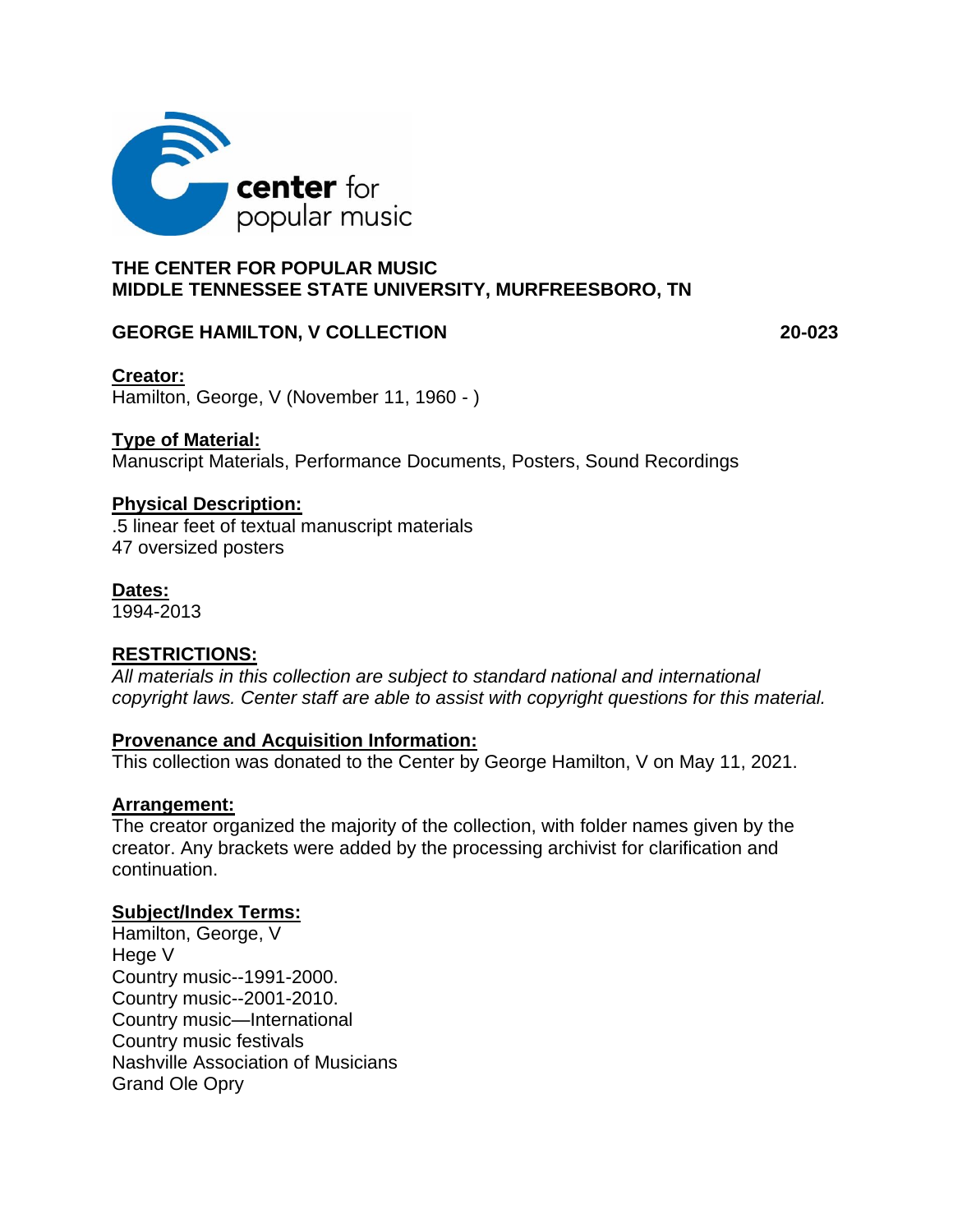# **Agency History/Biographical Sketch:** [provided by donor]

George Hamilton, V is a singer/songwriter, world-traveling troubadour, and 30-year veteran of the Grand Ole Opry. His father, Grand Ole Opry Member George Hamilton IV, and he performed together as a father & son duo at the Opry and in concert around the world while in between their solo international touring and recording careers. Over the years, "George IV & V" recorded five "duo" albums. George V recently produced their sixth album, *George IV & V Ride Again!*, adding his voice and acoustic instrumentation to his dad's vocals that were recorded prior to his passing in 2014. *George IV & V Ride Again!* features the two Hamiltons singing their most-requested songs from their appearances on the Grand Ole Opry and in concert.

Singer/songwriter George Hamilton, V is an award-winning Americana artist and Dove Award nominee. His songs are published by MTM (Mary Tyler Moore), BMG, SONY and Mike Curb Music, and he has released six albums of his original material so far [as of July 2021]. While George V has had number one hits in Britain and Europe with his original songs, "Edinburgh," "Ghost Town," "Gone, Gone, Gone," "Can't Tell Ya Why," "I Love This Town," "The One & Only Mr. Lonely," and "Take My Advice," he's perhaps most proud of his original song "We Will Meet Again," which his dad recorded several times and performed at every concert. He is also proud of his own *Billboard* country hit "She Says," produced by legendary REM producer Mitch Easter at his famed "Drive-In Studio."

The *Tennessean* newspaper has called George V "Music City's Most Original New Talent," and *The Boston Globe* has said he's "A Strikingly Original, Bright New Voice from the South," and "A Future Southern Superstar." *Scotland's Edinburgh Evening News* called him a "Royal Mile Cowboy," and Australia's *In Press Magazine* says, "George Hamilton V is a truly unique addition to the ranks of song poets whose artistry reaches out from America's heartland to the International music scene." To date, George V has toured America, Canada, Brazil, Australia, New Zealand, Japan, England, Scotland, Wales, Ireland, Norway, Denmark, Belgium, Holland, Italy, Germany, Switzerland, the Czech Republic, Poland, Latvia, Lithuania, Estonia, and Slovakia, and he lived near Paris, France for 3 years.

George V currently resides in Columbia [which he calls COOLumbia®], Tennessee, from where he continues his Nashville-based music career by touring internationally and hosting/producing the award-winning "Viva! NashVegas® Radio Show." Also an acclaimed visual artist, he has virtually re-branded Nashville as "NashVegas" via his NashVegas® & Viva NashVegas® trademark handmade letterpress posters, t-shirts, and bumper stickers since the 1990s.

# **Scope and Content:**

This collection consists of materials collected by George Hamilton, V documenting his music career. The manuscript papers consist of newspaper clippings, handbills and programs, paystubs and musician union dues receipts, and artist passes to performances in the US and internationally.